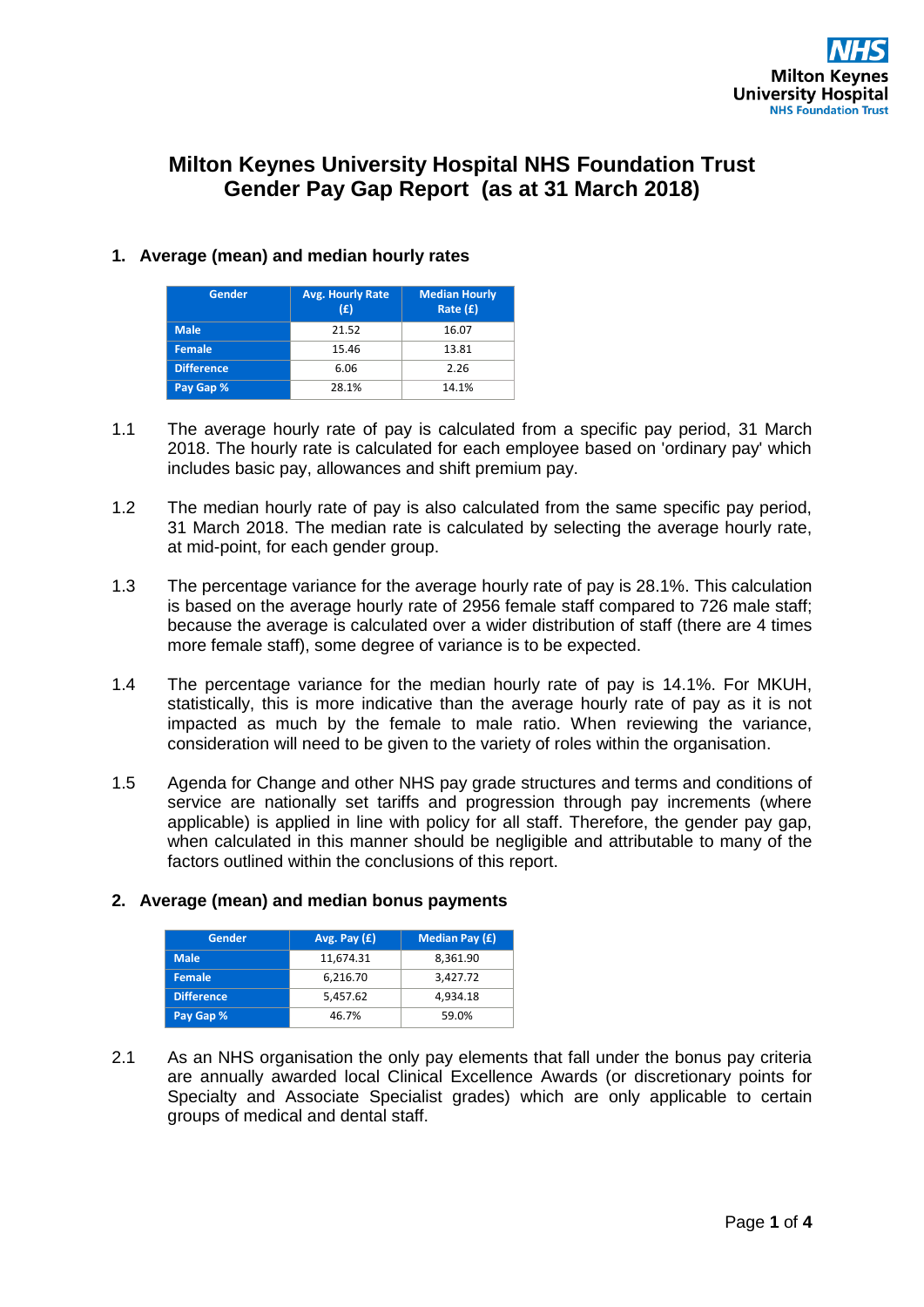- 2.2 Average bonus pay is calculated from the total bonus pay period received in the 2017/18 financial year (01 April 2017 to 31 March 2018); the median values are based on the mid-point of all staff receiving bonus pay, per gender.
- 2.3 The percentage variance for the bonus hourly rate of pay is just over 46.7% while the percentage variance for the median bonus hourly rate of pay is just over 59.0%. The pay elements that are used in this calculation are awarded as a result of recognition of excellent practice, innovation and/or medical research, over and above contractual requirements. The selection criteria by which applications are assessed during the pre-panel award process is considered fair and equitable.

### **3. Proportion of male and female receiving a bonus payment**

| <b>Gender</b> | <b>Employees Paid</b><br><b>Bonus</b> | <b>Total Relevant</b><br><b>Employees</b> | %     | <b>Relevant E'ees -</b><br><b>Consultants and</b><br><b>Associate</b><br><b>Specialists</b> | %      |
|---------------|---------------------------------------|-------------------------------------------|-------|---------------------------------------------------------------------------------------------|--------|
| <b>Female</b> | 26                                    | 4043                                      | 0.64% | 75                                                                                          | 34.67% |
| <b>Male</b>   | 53                                    | 1287                                      | 4.12% | 133                                                                                         | 39.85% |

- 3.1 This calculation expresses the number of staff receiving bonus pay as a percentage of the total number of staff, and also as a percentage of the number of relevant employees that could be eligible for a bonus payment in each gender group.
- 3.2 As outlined in section 2, the only pay elements that fall under the bonus pay criteria are annually awarded local Clinical Excellence Awards which are only applicable to certain groups of medical and dental staff.
- 3.3 Bonus pay applies to just under 1.5% of all staff employed by MKUH and the gender split for this group of staff (medical and dental) is broadly replicated on a national scale. While these data are of relevance to MKUH, they are less significant than the gap shown for average and median rates. Nevertheless, the Trust recognises that it can take steps to redress this imbalance locally.
- 3.4 38.0% (79) of the total relevant number of employees (consultants and associate specialists - 208) received a bonus. Of the total relevant number of employees (consultants and associate specialists) who received a bonus, 12.5% are female and 25.5% are male.

| <b>Quartile</b>    | Female | <b>Male</b> | Female % | Male % |
|--------------------|--------|-------------|----------|--------|
| 1 - Lower          | 738    | 180         | 80.39    | 19.61  |
| 2 – Lower middle   | 790    | 131         | 85.78    | 14.22  |
| $3 - Upper$ middle | 808    | 113         | 87.73    | 12.27  |
| $4 - Upper$        | 620    | 302         | 67.25    | 32.75  |

### **4. Proportion of male and female in each pay quartile (ordinary pay)**

4.4 In order to create the quartile information all staff are sorted by their hourly rate of pay, this list is then split into 4 equal parts (where possible). Number of employees  $Q1 = Low, Q4 = High$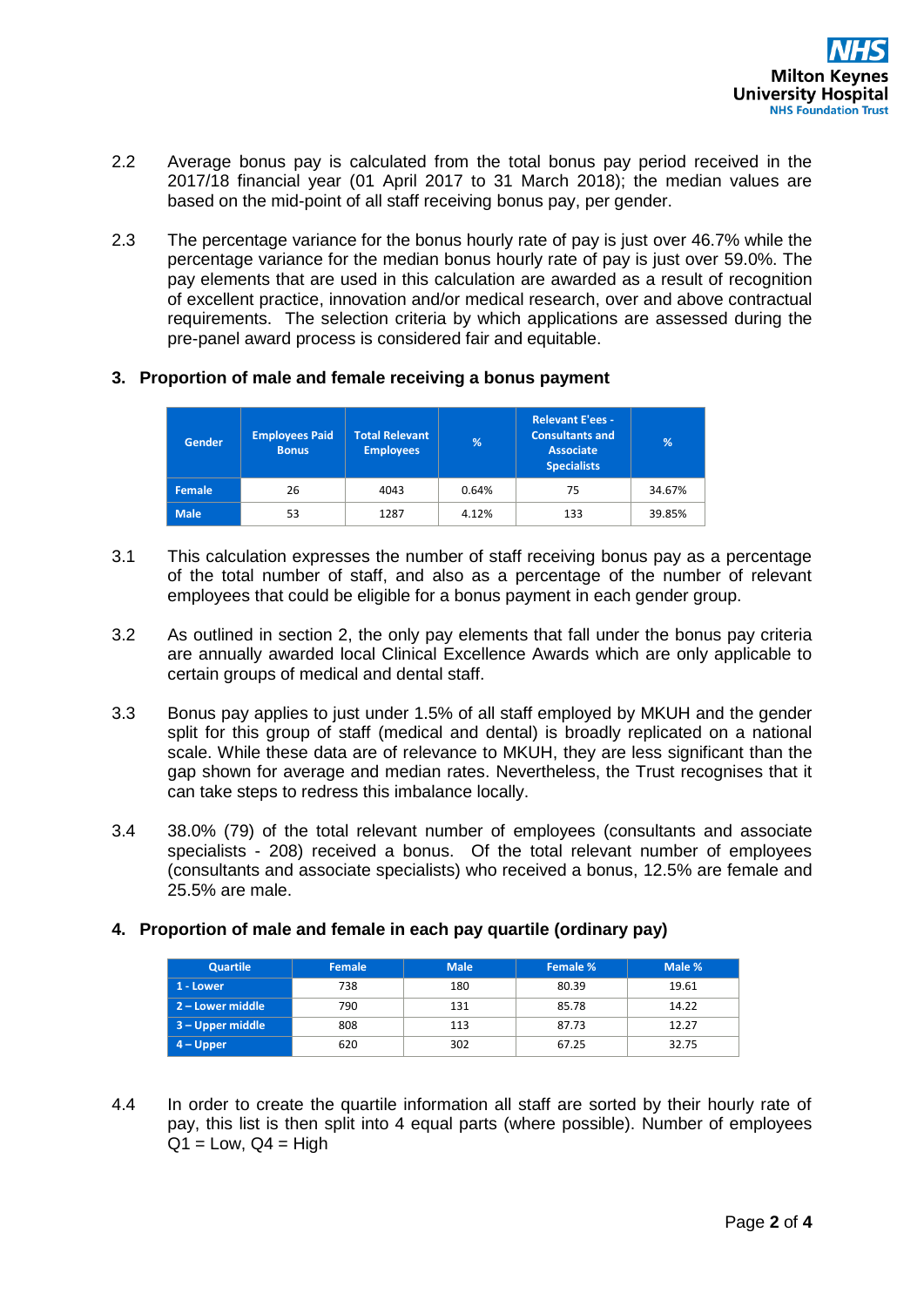- 4.5 The total staff analysed comprises a headcount of 3682 MKUH employees as at 31 March 2018.
- 4.6 When reviewing the quartile information it is important to take into account the types of roles available within the organisation and the different gender splits that occur within specific roles.
- 4.7 The highest variances for the quartiles when compared to the overall Trust value are in the lower and upper quartiles.
- 4.8 There is a higher proportion of female staff in the first three; included in these are administrative and clerical, ancillary staff, allied health professionals, nursing and midwifery and professional and technical staff groups that have a higher proportion of female staff which is reflected in the calculation.
- 4.9 The lower quartile is more representative of the Trust as a whole with less of a variance.
- 4.10 The upper quartile has a higher proportion of male staff. The variance in this quartile is mainly due to significantly different gender splits in medical staffing and managerial roles in the Trust; this is countered by a greater proportion of female staff in the scientific and nursing staff groups. The Trust recognises that it needs to do more to bring women into the medical workforce and into senior management positions.

#### **5. Conclusions and recommendations**

- 5.1 In order to get a clearer understanding of the reasons for the reported pay gap, the Trust intends to carry out effective gender monitoring in three broad categories: monitoring of recruitment and progression; monitoring of take-up and impact of flexible working; and monitoring of reward.
- 5.2. Other indicators of this agenda will help the Trust to close its gaps in this regard but caution must be exercised so as not to disadvantage particular groups by focusing too intently on gender pay.
- 5.3 The Trust also intends to give further consideration to its gender pay gap outcomes and individual level data, and will look to develop interventions to support all genders to make career choices that will help improve the pay gap. Recommendations and actions will be taken forward through the equality, diversity and inclusion forum which oversees activity in support of all of the protected characteristics, including race, disability, sexual preference, age and gender.
- 5.4 The Trust recognises that it needs to do more to bring women into the medical workforce and into senior management positions, and in accordance with recommended actions which other Trusts have found effective, the Trust intends to:
	- Renew efforts in utilising women's networks to encourage more women to apply for our roles.
	- Explore the appointment an Inclusion Manager and set up an equality, diversity and inclusion strategic group whose remit will include the monitoring of talent management processes (recruitment and promotion) to make sure that the representation of women in the organisation is a focus.